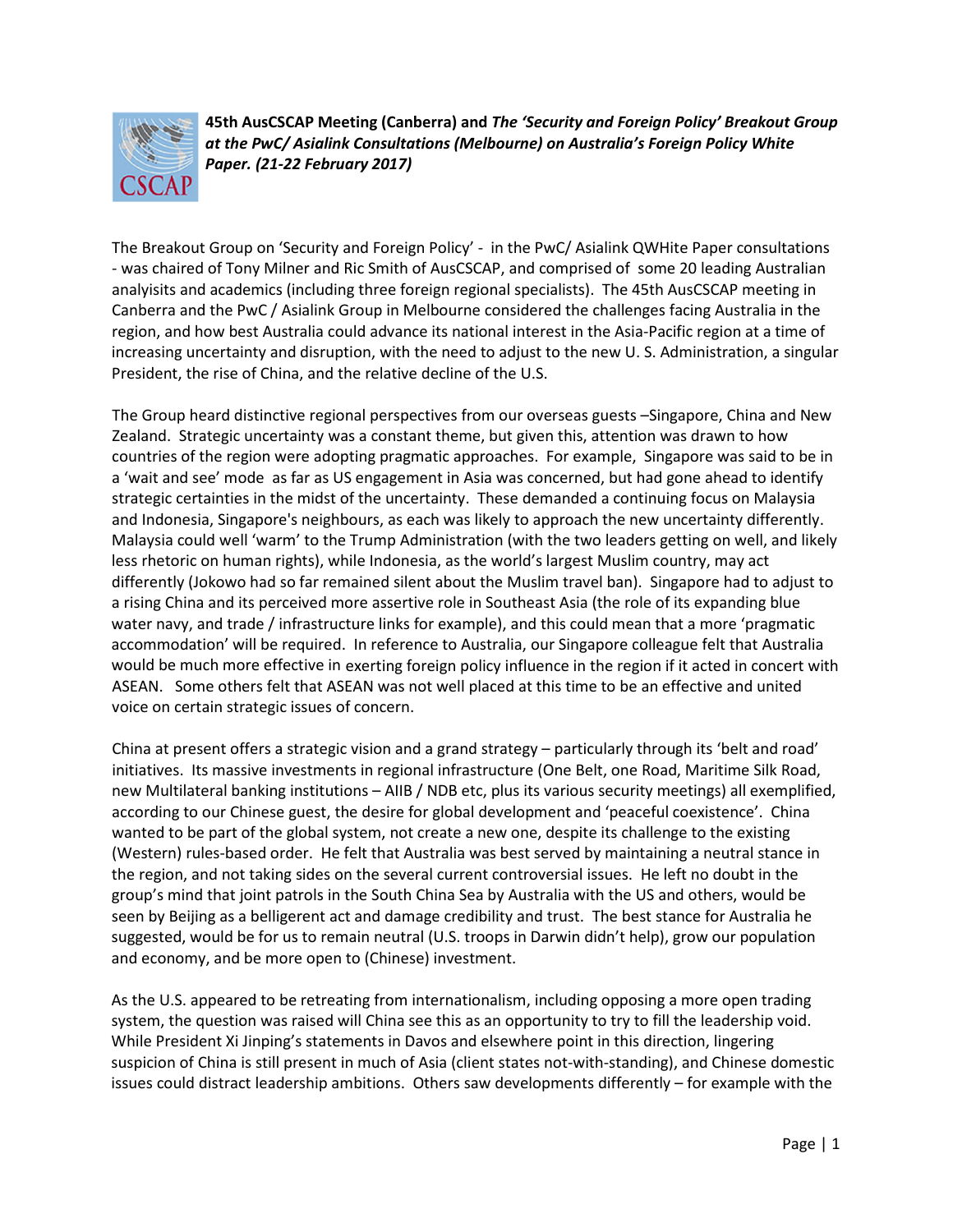U.S likely to be less 'judgmental' on certain human rights issues, its relationship with some regional countries may in fact improve – Myanmar and China could be cases in point.

An example of the new pragmatism and 'transactional' politics was seen from Japan. Japan has been working to get the US to reaffirm the fundamentals of its posture in Asia (witness Prime Minister Abe's visits to Washington and the way he stated his confidence in the reliability of the Trump regime), and to strengthen its relations with the region, especially Southeast Asia. The political instability of some years ago had now past, and Japan was now perhaps the most politically stable country in the region. Even the economy was growing after many years in the doldrums. Japan was in the enviable position of being neither expansionist nor nationalist, with an open economy and support for globalization, without this being a domestic immigration or jobs issue (as in the U.S.). Japan had adjusted peacefully to being the second power in Asia, despite a new bilateralism emerging between India and Japan, which if not handled adroitly, could be seen by China as containment. Mention was made of the revival of 'quadrilateral' security cooperation - the U.S., Australia, Japan and India - something that Beijing could only see as confronting, and that Australia was advised to avoid.

India, for its part, still had major regional concerns – not only about an erratic Trump Administration. The relationship with China was strained on four counts – the land border with China, where regular skirmishes took place; China's support for Pakistan (corridor infrastructure development); Chinese assertiveness in the Indian Ocean ('string of pearls' strategy under its maritime silk road activities); and the Tibetan issue. To India, a China that five to ten years ago looked a peaceful, revisionist power, now looked highly competitive and much more assertive. India specialists in the room urged Australia to consider India's points of convergence with Australia – both democracies, expanding economic and trading weight, common geo-strategic objectives; its Indo-Pacific concept, and its diaspora (not to mention that it will shortly be the world's largest country population wise). This all pointed to the need for Australia to pay more attention to India in its Foreign Policy White Paper.

Our New Zealand colleague suggested that his country received the news of the Trump Administration "more with amusement than dismay", and is adjusting to the fact that despite uncertainty, co-operation with the U.S., particularly in the Pacific, must continue.

Fragile Pacific states, population pressures, weak governance, muscle-flexing and climate change were all important Pacific concerns that Australia and New Zealand will need to confront in future years. Australia's Defence White Paper (2015) talked of 'strategic denial' in the South Pacific, and any future Foreign Policy White Paper needs to be consistent with this approach. Our NZ colleague went on to argue that China does not react well to uncertainty - prediction being an important part of its Confucian culture. He observed that Washington's actions at the moment were regrettably handing "soft power on a plate" to Beijing. Others commented that China itself, with a major Party Congress for late 2017, had its own internal issues to settle, and while Xi Jinping's second five year term was not in doubt, other factors could distract Chinese claim to leadership in the region.

The consensus in the room was that it was in Australia's national interest to keep the US firmly engaged in the Asia Pacific. The group did not question the continued importance of the US Alliance as underwriting Australia's security, even if some saw this as the time for Australia to use its goodwill and 'political capital' with the U.S. to try to influence Washington into rational and peaceful accommodation with a rising China (and a less cohesive ASEAN). Others felt that while we should not overstate the Trump phenomena, his anti-liberalism and anti-globalization agenda was symptomatic of a larger shift in public and social sentiment, and was unlikely to dissipate quickly. The White Paper therefore should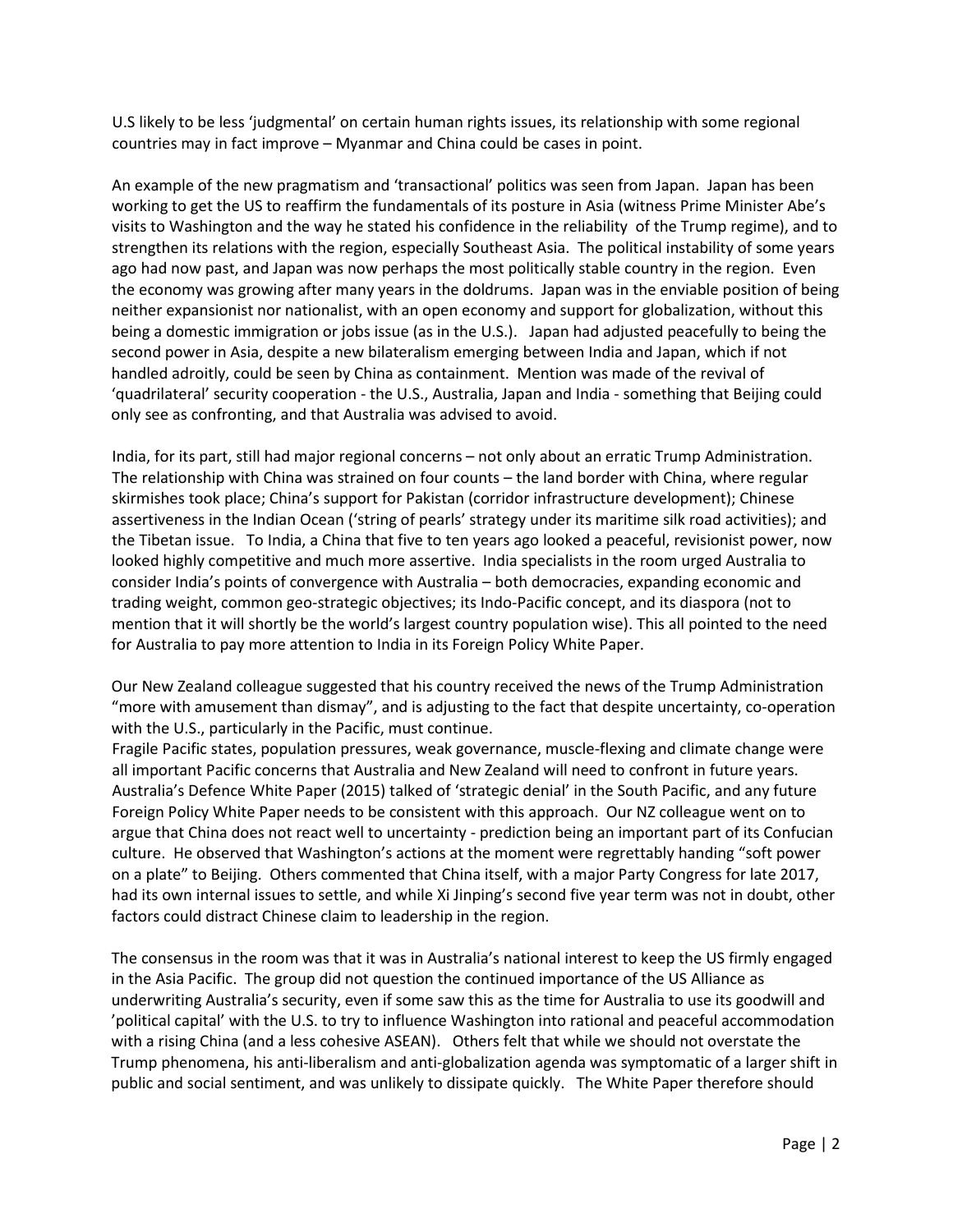consider what the world might look like in four (or eight) years, and not assume that Trump was a passing phenomenon. A wish for 'normal services to be resumed shortly' was forlorn.

There was talk about the 'values' that underpin foreign policy. It was agreed that values are not immutable over time, and many felt that the surge in political populism would change established values. Australia was advised to keep certain fundamental values and interests (without conflating the two) as central to its future international relations. While the U.S. appears to be 'backing off' from some of those values (attitudes to immigration, open trading, gender issues, American exceptionalism etc), the rules-based order that has kept Asia secure since 1945, had to be seen as a critical constant. Australia should be skeptical of rhetoric that undermines these basic principles. At the Melbourne meeting, the DFAT representative in the room reminded us that the Foreign Minister attached major importance to values and wanted the White Paper to be rooted in community standards and expectations.

There was unanimous support for Australia becoming more diplomatically energetic and engaged in the near region. It was stressed that Southeast Asia was our neigbourhood, not our 'back yard'; the part of Asia closest to Australia, the region where we have our strongest diplomatic track record, and the region which is (after China) our second largest trading partner.

Australia's economic relationship with China is enormous - we are in trade terms more involved with China than is any Southeast Asian country. Reconciling this China relationship with our close U.S. partnership is a continuing and vital challenge. Working more closely with Southeast Asia does not mean that it is more important to Australia than China – if we cannot gain the trust, goodwill and cooperation of our nearest neighbours – particularly Indonesia – then our efforts in the wider region will largely be wasted. And a closer engagement with Southeast Asia has no 'downside'. We will be a much better ally for America if we better understand the region, and China could only welcome Australia's closer alignment to Asia- dispelling at last the role of 'deputy sheriff'. A stronger relationship with Southeast Asia helps Australian regional influence - including, potentially, with Beijing.

The meeting considered that ASEAN-centred institutions have achieved a degree of acceptance across the region - but they need support. Australia should be active in this respect, perhaps seeking Japanese, South Korean and New Zealand collaboration in this endeavor. From an Australian perspective, ASEAN institutions, for all their limitations, are preferable to some recent non-ASEAN initiatives.

Australia should work with ASEAN representatives to -

- strengthen regional institutions,
- advance the open trading agenda,
- review the 'rules-based system', making it more internationally acceptable, and
- help develop regulations in such new areas as the cyber-sphere and non-traditional security threats.

We must be realistic about what we can achieve, but working with Southeast Asians can build a solid basis for a wider Asian collaboration - including with China. Collaborating in Southeast Asia strengthens Australia's 'Asia' credentials - and in a way that can lift Australian influence in Washington, and does not antagonise China.

3) The optics of engagement matter - especially in leader-to-leader encounters (witness Trump and Abe) and in general, real engagement has to be at head-of-government level. Foreign Minister can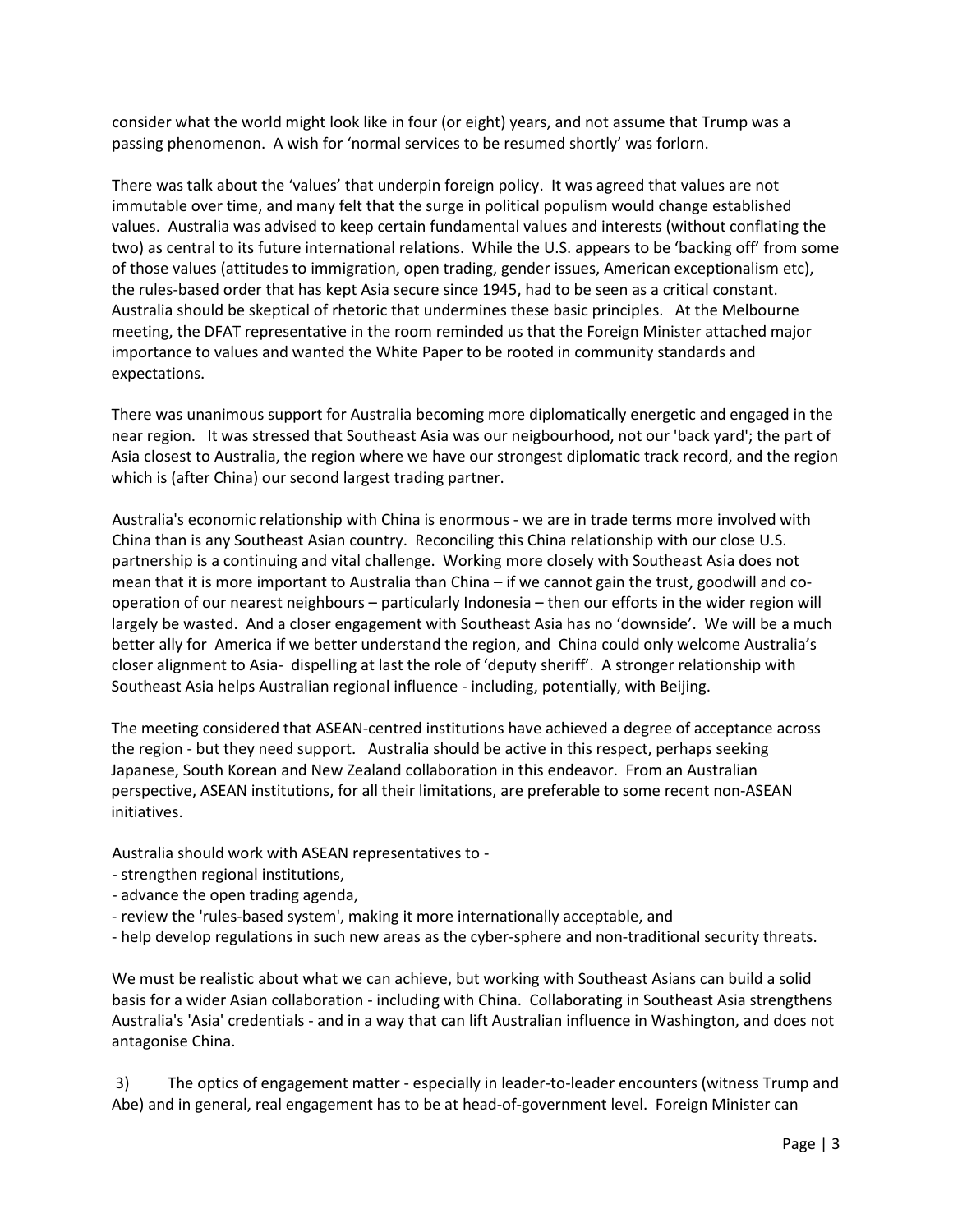achieve so much – but leaders must do the rest. The regional security architecture allows for such engagement, but bilateral approaches are also necessary.

4) In the current uncertainty, Track 2 is more important than ever – it develops and initiates important personal relations, it assists us to understand different regional perspectives, it offers opportunities to explore new regional strategies, and it all helps to promote Australia's influence.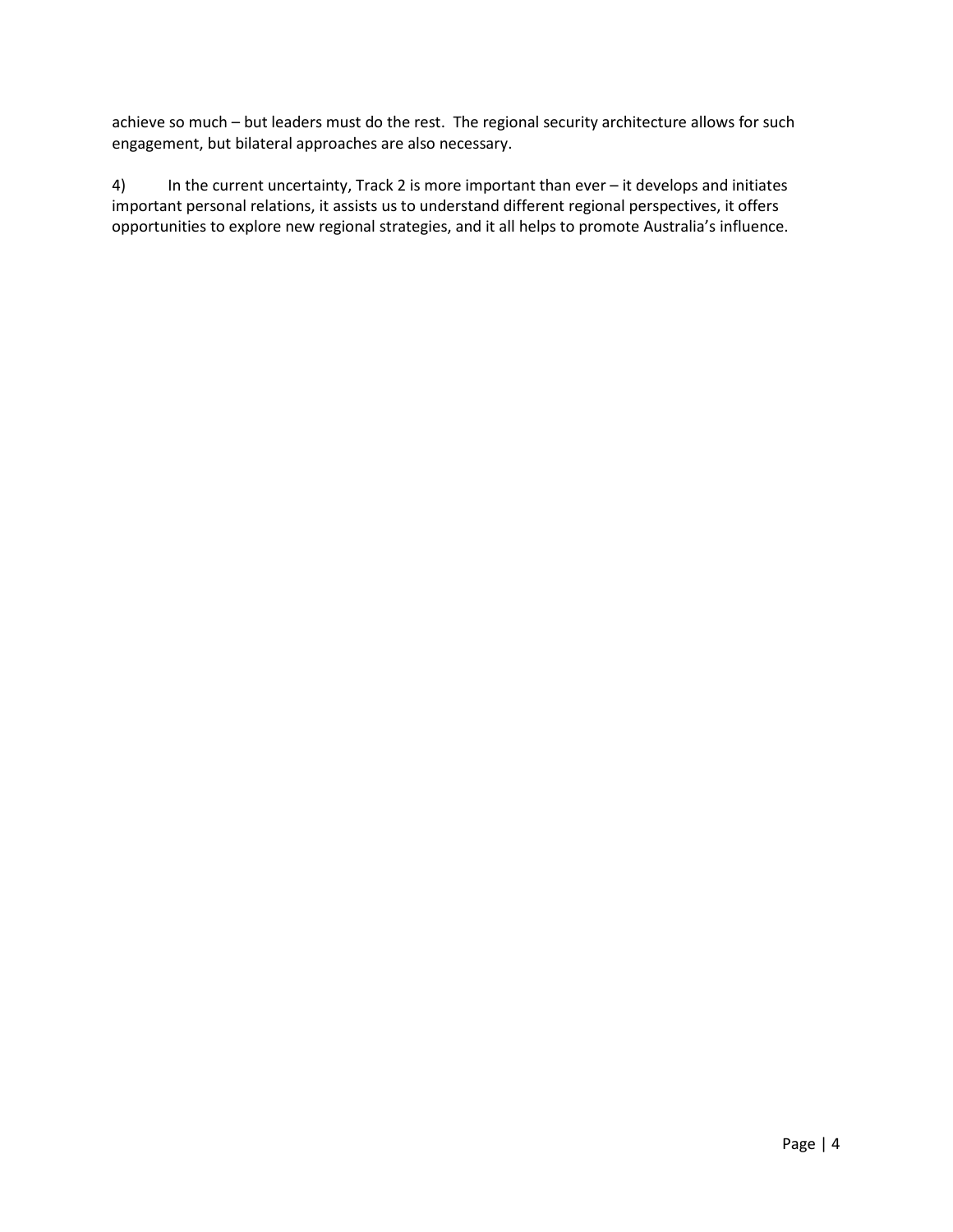On the basis of the Canberra and Melbourne meetings, AusCSCAP prepared the following document, which was included in the PwC /Asialink submission to the Foreign Policy White Paper process. Based on the Melbourne meeting, PwC/ Asialink prepared a formal submission to the White Paper process, dealing with 'Security and Foreign Policy'. The following paragraphs are AusCSCAP's contribution to the Asialink public document.

The focus of the two meetings was the Indo-Pacific region - reflecting the expertise of the institutions and participants involved. Both meetings commenced by exploring regional perspectives on current strategic challenges. Drawing on our networks in the Asian region, we brought several senior regional commentators to Australia for our deliberations.

# Regional Perspectives

Not surprisingly, responses among regional countries to the new Trump Administration vary: while some are concerned, and see potential for a weakening of the US position in the region vis-à-vis China, others foresee better opportunities for their bilateral interests with the US as a result, for instance, of a reduced US focus on human rights and multilateral rule-setting, or of personal relationships they hope can be of advantage. . A 'wait-and-see' attitude is widespread. There is particular anxiety in Vietnam and India – partly about the US commitment to Asia, partly about Chinese behaviour.

In all the discussion of regional perspectives the one term that was widely accepted was 'uncertainty'.

A second impression is that while uncertainty reigns regarding US objectives and strategies, China is perceived to be offering regional leadership - offering a vision for the region, and conveying a determination to implement that vision. One arresting aspect of that vision is a claimed commitment to open trade - in effect hijacking a key plank in US international diplomacy. US soft power has already suffered damage in the Asian region. Some at the meetings, however, felt that even if China was willing to fill the perceived 'leadership gap' left by a reduced regional US presence, it lacked the international good citizenship credentials to do so.

A third impression is that while much analysis of the Asia Pacific/Indo-Pacific has understandably highlighted US-China relations, it is a mistake to discount the growing multi-polarity of the region. Japan, India, the two Koreas, ASEAN (both the organization and key Southeast Asian countries) all - in their different ways - could have an impact on regional stability, and this complexity is likely to become a growing challenge for foreign policy across the region, including for Australia.

# Regional messages for Australia -

Were there any useful messages for Australia in the responses of regional countries to this uncertainty, in addition to the highlighting of multi-polarity?

- 1. Japan has been especially active first, in its efforts to maintain the US commitment to the region and secondly, in promoting Japan's specific bilateral and multilateral relations across the Asian region. Japan's post Trump diplomatic initiatives have positioned it well for what appears to be a critical shift toward 'transactionalism'.
- 2. Singapore (also keen to see the US commitment reaffirmed) reminds us of the constants that must be recognized and worked on, even in a time of deep uncertainty. In Singapore's case, these are the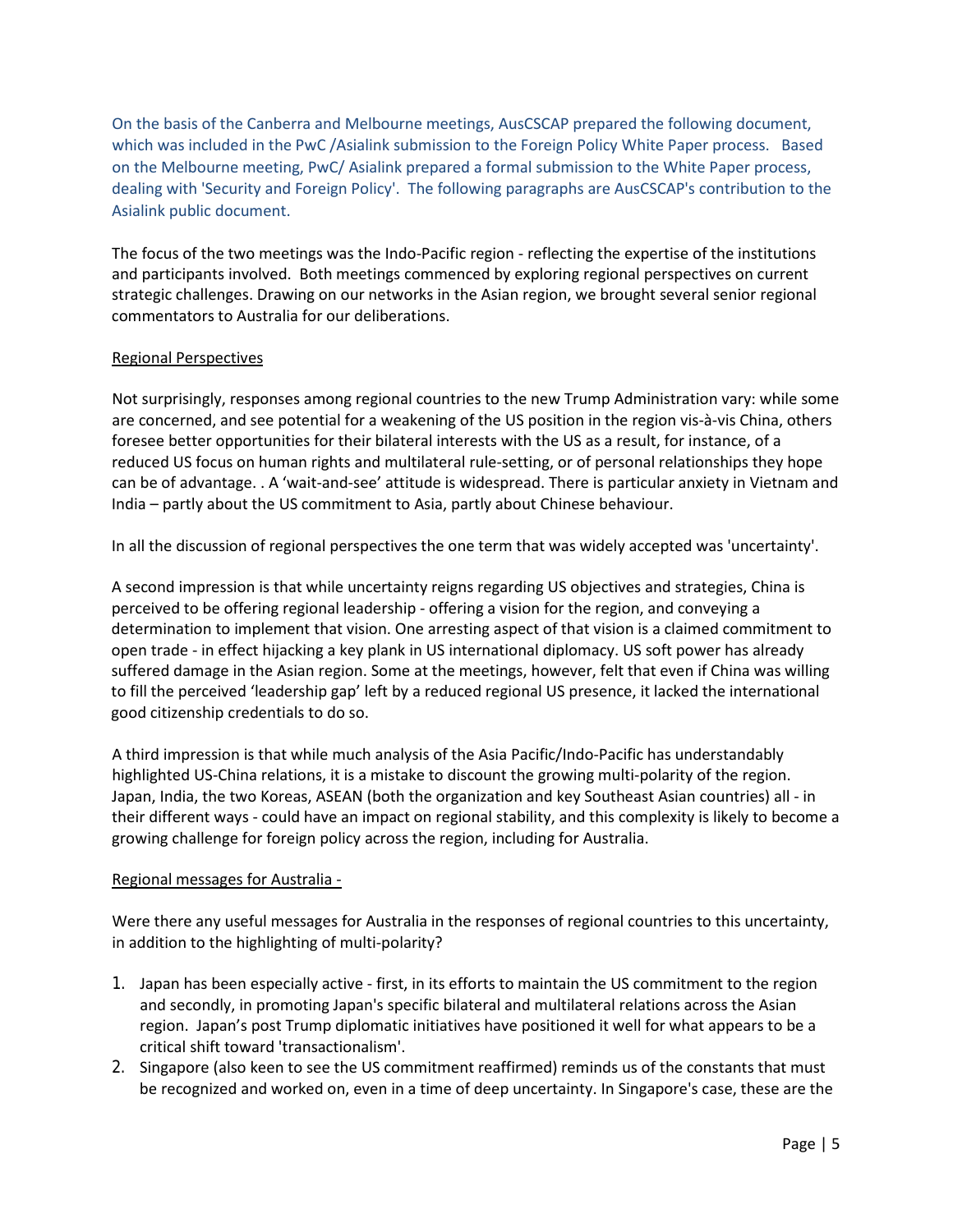country's relations with its immediate neighbours - Indonesia and Malaysia- both of which are likely to react differently to the changing regional power dynamics, and to some extent already have.

3. Determined intra-regional relationship building is becoming more pronounced – see Vietnam, for instance, as well as Japan, and to some extent India.

# Recommendations

1. The importance of Australia-US relations was not questioned in our discussions. There was support for Australian efforts to anchor the US in the Asian region, as many regional countries also see US engagement as beneficial to the maintenance of order. China has itself observed advantages in the US presence. Our US alliance, when skilfully managed, remains a strong asset in Australia's regional endeavours.

In seeking continued US commitment, we need to recognize the likely shift to transactionalism, which may mean less emphasis on democratic principles, human rights and 'common values,' and a greater stress on negotiating material objectives. Such transactionalism could shift current international alignments, creating new bilateral relationships, and will probably give added influence to business networks – supplementing or competing with official (diplomatic) processes.

2. Australia (to some extent like Japan and Singapore) should invest with added determination in our regional relations. The countries of Southeast Asia, Japan, India, South Korea and the smaller Pacific states, are all relevant here. Given Australia's economic engagement with China – extraordinary in scale relative to all other countries in the region – the China relationship is vital. Pragmatism and flexibility will be important for Australia - carefully maintaining a balance between China as our major economic partner, and the US as our major strategic partner; and making sure our relationship-building across the region is finessed to avoid Chinese perceptions of containment. The traditional Australia/US basket of values continues to be influential in many parts of the region; nevertheless, deepening Australia's engagement with Asian partners may bring these value frameworks under pressure.

3. Effective regional engagement is not just a matter of building relations on every side. Given that political time and other resources are limited, we must judge which relationships offer the strongest returns. Our most productive strategy is likely to be to highlight Southeast Asia - the region of Asia closest to Australia, where we have our longest and most significant diplomatic track record. ASEAN is our second largest trading partner and has long been considered the region of highest importance from a strategic standpoint. There are no downsides to prioritizing Southeast Asia - the international community expects Australia to be active there; China will not view this priority as antagonistic. Successful Southeast Asian engagement can enhance Australian influence, including in Washington and Beijing. Southeast Asian engagement is important in itself, but it also offers a basis for deeper engagement elsewhere – first, perhaps, with South Korea and India, and then with China itself.

4. What might vigorous relationship building entail? Collaboration and coalition were important words (in our meetings) - working perhaps in the first instance with Southeast Asians, then strengthening our collaborative relationship with India and South Korea and others. The areas mentioned include: collaboration to advance open trade and resist a revival of protectionism; joint deliberations in rule- (and value-) making, including in such uncharted areas as cyber-security and maritime encounters; continued cooperation in the development of regional architecture.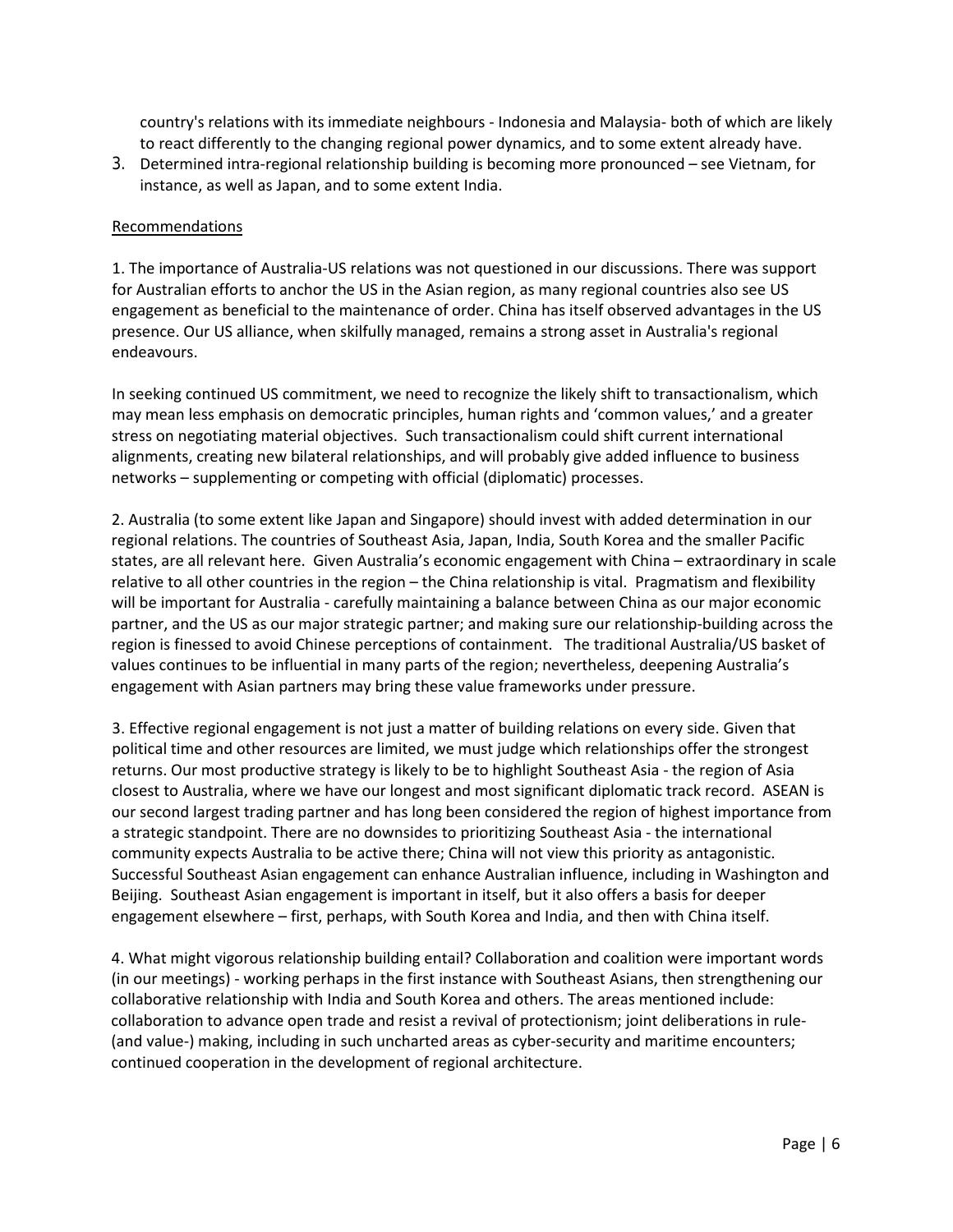5. With respect to regional architecture, initiatives involving China (and to some extent, Russia) could be a potential challenge to the ASEAN-led institutions which Australia has supported, and which continue to have comparative advantage as the basis for regional architecture. China seems somewhat ambivalent regarding the ASEAN institutions, but not antagonistic. This is probably an opportune moment for Australia, South Korea, India and others to work closely with ASEAN - seeking ways to enhance the practical effectiveness of the ASEAN institutions, joining discussions aimed at coordinating regional processes, and helping ASEAN to maintain and gain wide diplomatic support (including from China and the US). Preserving a rules-based order is more assured if the ASEAN processes can be made more consequential. This said, Australia needs to acknowledge the growing importance of China-led regional institutions, especially the Shanghai Cooperation Organisation (SCO), and exploring potential economic and other opportunities they may offer.

6. It is necessary to recognize that regional engagement needs to be leader-led. This has become an important reality of diplomacy in the Asia Pacific and elsewhere. Japan has recently led the way with contact between leaders, and Australia's interests would be best served by adapting to this trend. With respect to the optics of diplomacy, it is difficult to overestimate the positive regional impact of the image of an Australian leader caucusing with his Asian counterparts.

7. In an increasingly multi-polar region - and one characterised at present by uncertainty - the 'thickening' of Australia's regional relations will require a correspondingly richer understanding of our neighborhood. The capacity of Australian education institutions to provide such a foundation is vital and cannot be left to chance. Changing lingering misperceptions of Australia in Asia is also, in part, an academic task.

8. The role of such Track 2 organizations as CSCAP and Asialink is increasingly valuable in a time of strategic transition and uncertainty. It is fundamental to Track 2 to focus on government priorities. Such organizations are -

a) equipped to assist government through their international networks, helping to make Australia aware of different regional viewpoints; and

b) able to perform a broker role, encouraging academic and other non-government specialists to devote attention to foreign policy issues of national importance.

Track two can also stimulate and inform public discussion of foreign policy issues – a discussion that would always benefit from a degree of bipartisanship, and will help prepare the Australian community to respond to the strategic challenges that currently face our nation. Anthony Milner